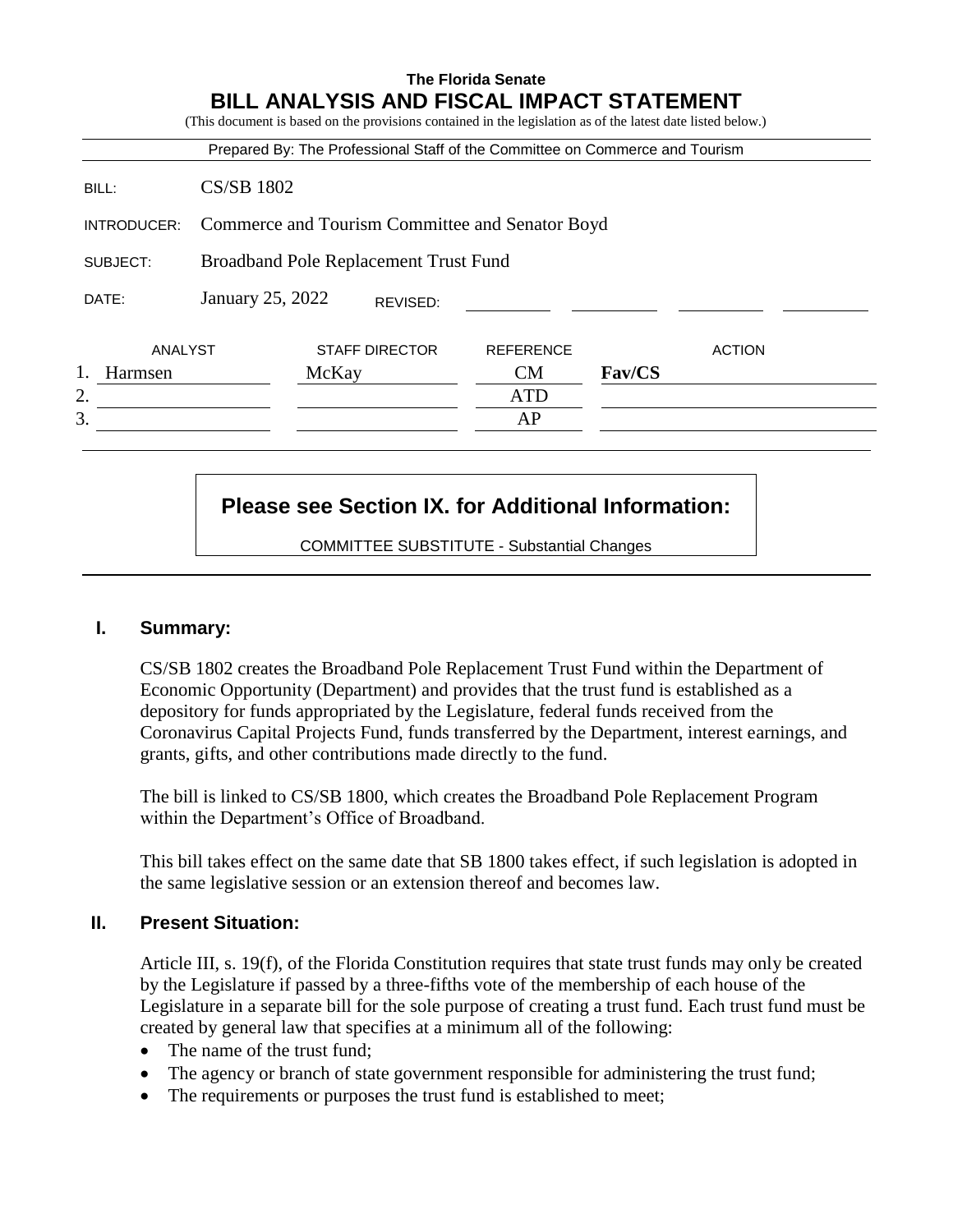The sources of moneys to be credited to the trust fund or specific sources of receipts to be deposited in the trust fund.  $\frac{1}{1}$ 

State trust funds terminate no more than four years after the effective date of the act authorizing the initial creation of the trust fund.<sup>2</sup> The Legislature is required to review all state trust funds at least once every four years.<sup>3</sup> If the Legislature does not re-create a trust fund, it will be abolished four years after its initial creation pursuant to the Florida Constitution.<sup>4</sup>

## **III. Effect of Proposed Changes:**

**Section 1** creates the Broadband Pole Replacement Trust Fund within the Department of Economic Opportunity (Department) for the deposit of funds appropriated by the Legislature; federal funds received from the Coronavirus Capital Projects Fund for the Broadband Pole Replacement Program; funds transferred by the Department; interest earnings; and grants, gifts, and other contributions made directly to the fund.

The bill provides that funds from the trust fund will be used to provide reimbursements to qualified applicants from the Broadband Pole Replacement Program, created by linked bill, SB 1800, and for use by the Office of Broadband to administer the Program.

The bill further provides that any balance that is in the trust fund at the end of any fiscal year shall be carried forward in the trust fund for the purposes of continued administration of the Broadband Pole Replacement Program.

Pursuant to the requirements of the Florida Constitution, the trust fund will terminate 4 years after its effective date, but must first be reviewed a provided in s. 215.3206(1) and (2), F.S.

**Section 2** directs the Division of Law Revision to replace the phrase "4 years after the effective date of this act" with the date that the trust fund will terminate.

**Section 3** states that the act takes effect on the same date that SB 1800, relating to the Broadband Pole Replacement Program, takes effect if such legislation is adopted in the same legislative session or an extension thereof and becomes law.

## **IV. Constitutional Issues:**

A. Municipality/County Mandates Restrictions:

None.

B. Public Records/Open Meetings Issues:

None.

 $\overline{a}$ 

<sup>&</sup>lt;sup>1</sup> Section 215.3207, F.S.

<sup>2</sup> FLA. CONST. art III, s. 19.

<sup>3</sup> Section 215.3208, F.S.

<sup>4</sup> FLA. CONST. art III, s. 19.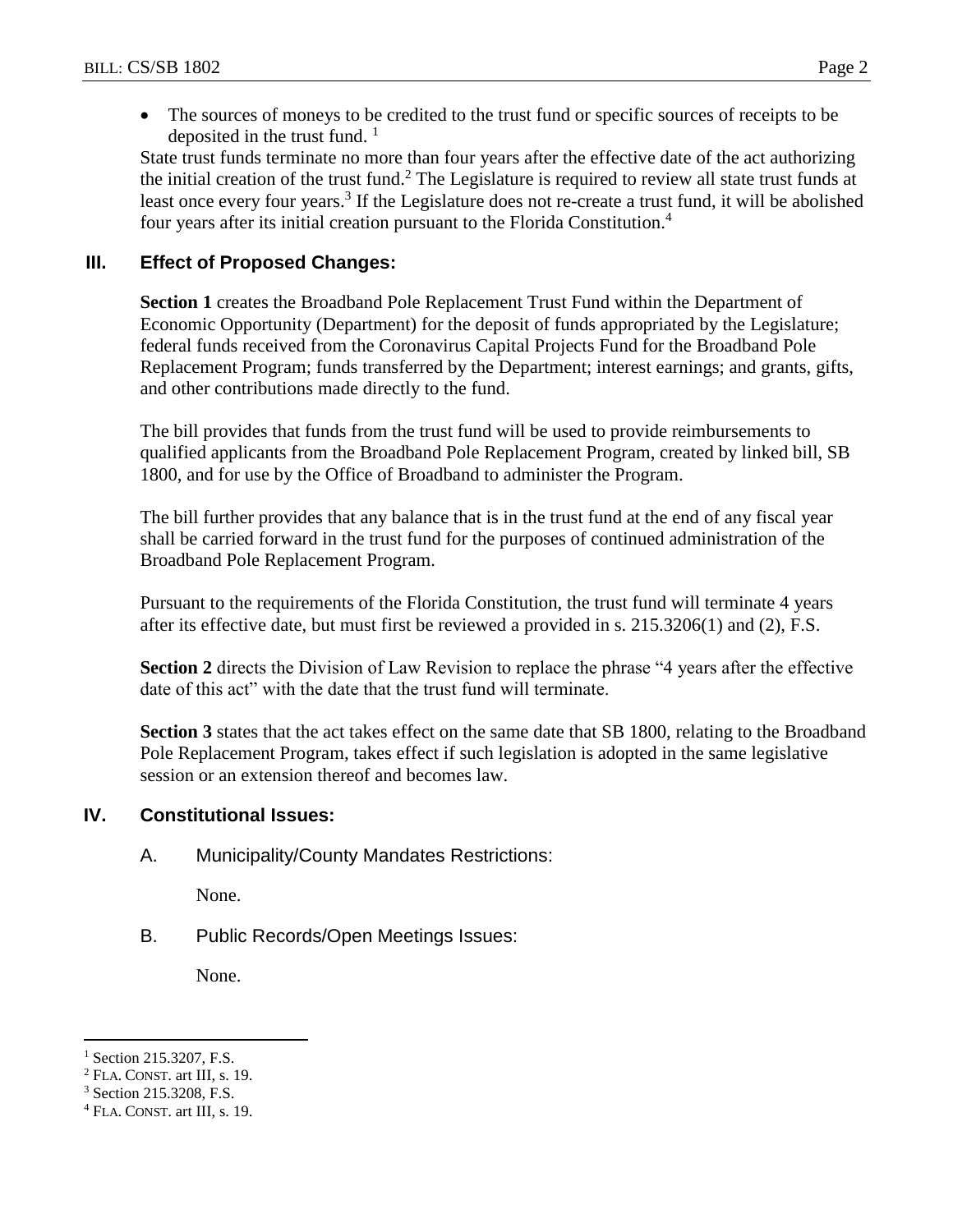### C. Trust Funds Restrictions:

Article III, s. 19(f), of the Florida Constitution requires that every trust fund be created by a three-fifths vote of the membership of each house of the Legislature in a separate bill for the sole purpose of creating a trust fund. State trust funds terminate no more than 4 years after the initial creation, unless they are re-created.

D. State Tax or Fee Increases:

None.

E. Other Constitutional Issues:

None identified.

## **V. Fiscal Impact Statement:**

A. Tax/Fee Issues:

None.

B. Private Sector Impact:

None.

C. Government Sector Impact:

None.

**VI. Technical Deficiencies:**

None.

**VII. Related Issues:**

None.

#### **VIII. Statutes Affected:**

This bill creates section 288.9965 of the Florida Statutes.

#### **IX. Additional Information:**

A. Committee Substitute – Statement of Changes: (Summarizing differences between the Committee Substitute and the prior version of the bill.)

#### **CS by Commerce and Tourism on January 24, 2022:**

Inserts the bill number assigned to linked bill, CS/SB 1800, which creates the Broadband Pole Replacement Trust Fund, in the contingent effective date.